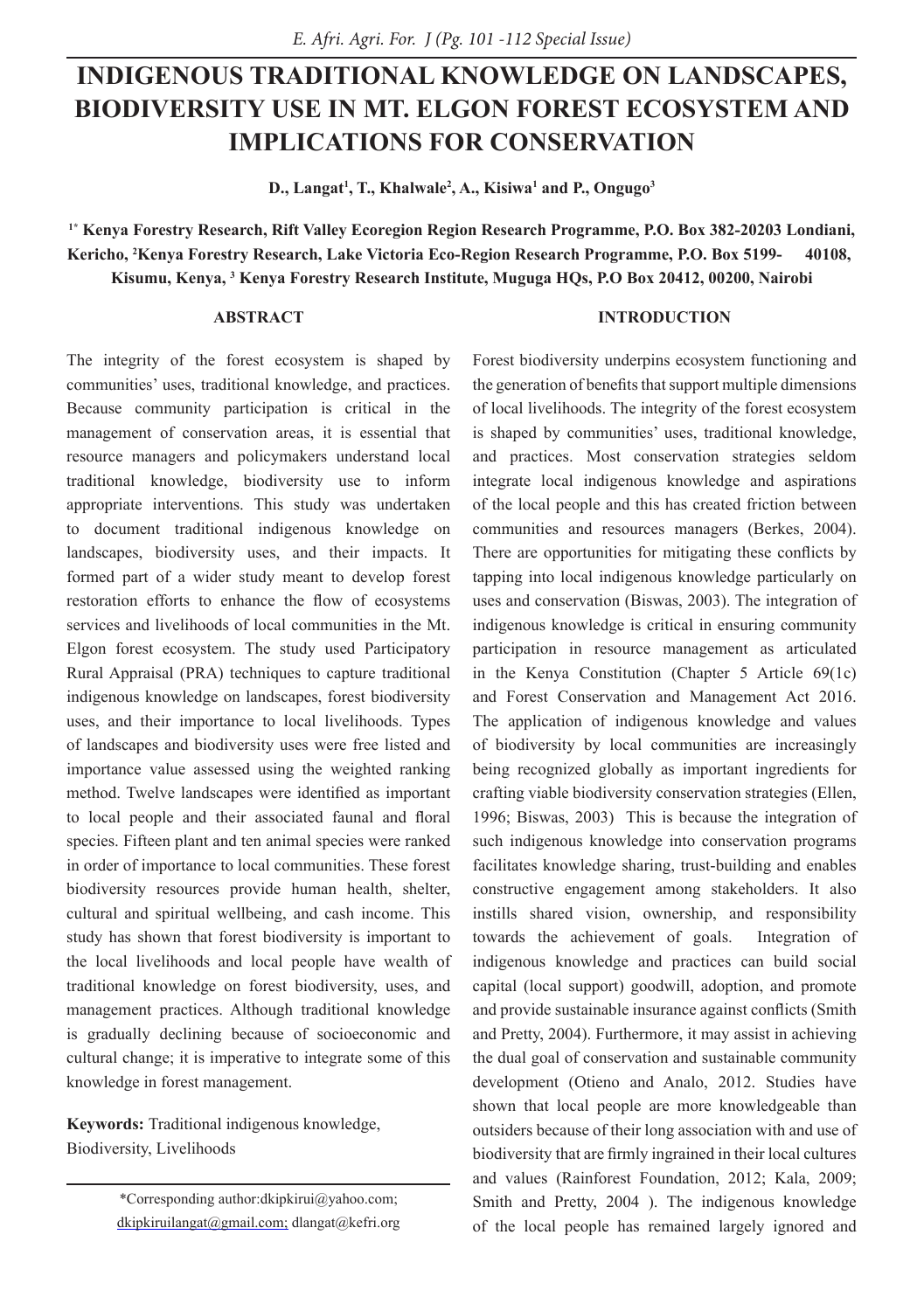untapped in Kenya and therefore accumulated knowledge for biodiversity conservation is scanty. Mt. Elgon forest ecosystem is one of the critical Water Towers in Kenya. However, it is threatened by anthropogenic activities, yet it is a reservoir of flora and fauna diversity of immense potential. Past studies have indicated that local communities have encroached on about 10,000ha (Ochuoga, 2002). If the biodiversity of this ecosystem is not documented and integrated into conservation measures, the indigenous knowledge and potential value will be eroded. Because community participation is critical in the management of conservation areas, it is essential that resource managers and policymakers understand local traditional knowledge, biodiversity use to inform appropriate interventions. This study was undertaken to determine the important values of different landscapes to the local people, to identify biodiversity and ecosystem services critical for livelihoods, and to explore indigenous ecological knowledge (uses and management practices). The forest is an important regional resource that supports local economies through direct and indirect uses. Besides, the ecosystem provides biological, aesthetic, touristic, cultural, educational, employment, resource, and carbon sink values that are significant and could mitigate poverty and the likely negative effects of climate change. It is habitat to 37 "globally threatened" species (22 mammals, 2 insects, and 13 bird species) and is also home to 9 endemic animals. The alpine chat, longcrested eagle, Cape Robin-chat, and yellow-whiskered greenbul are among the 240 documented bird species. Sixty-seven reptiles and amphibians and 179 species of butterflies have also been documented in the Mt. Elgon region (Makenzie, 2016; Davenport, 1996; Larsen, 1991). The forest hosts many plant species such as Elgon teak, Indigenous bamboo, etc. making the area a priority for species conservation.

This paper outlines the important role of forest biodiversity in local livelihoods and the need to incorporate indigenous knowledge in sustainable management and use of plant resources. Some of the important landscapes and biodiversity use (plant and animal) suggests ways of integrating indigenous knowledge in the conservation and restoration of degraded forested landscapes.

### **MATERIALS AND METHODS**

#### **Study sites**

in the northeastern part of Bungoma County, Western Kenya. This forest is one of the key water towers and is distinguished by rich biodiversity. The ecosystem lies between 0°52' and 01°25'N, and between 34°14' and 34°44'E (Figure. 1). It is an extensive transboundary resource between Kenya and Uganda covering 2,223 square kilometers, of which 1,078 square kilometers fall on the Kenyan side. The ecosystem covers an area of about 772,300 ha made up of 221,401ha of protected areas and 550,899 ha of farmlands and settlements of which 180,000 ha of the forest are in Kenya.

This study was undertaken using key informants and stakeholders adjacent to Kaberwa and Kaboywo forest blocks of Mt. Elgon forest ecosystem. The sites were selected based on preliminary assessment and discussions with key informants Kenya Forest Service (KFS) and Community Forest Association (CFA).

### **Data collection**

Purposive sampling was used to select key informants. Twenty-two key informants (one key informant from each sampled village) were selected based on the following criteria: familiarity with the area and the local people, and having a broad and in-depth knowledge about his/her village, its households, and the forest issues in general and age (men and women > 50 years) and specialized resource users were targeted for the Focus Group Discussion. The selection of key informants was screened with the assistance of officers from KFS and local CFA and local opinion leaders. Local organizations such as CFAs, Community based organization (CBO), Water Resources Users Association (WRUA), and government agencies (KFS and Kenya Wildlife Services (KWS)) participated in the study. Indigenous knowledge on biodiversity was obtained through historical and ecological reconstruction of the past through storytelling. The Knowledgeable persons were allowed to narrate while encouraging others to contribute. All the landscapes, forest products and services, important plants (tree), and animals important for local livelihoods were free listed during the meetings. Pebble Distribution Method (PDM) was used to rate the importance of the above items using 50 bottle tops, where participants were asked to distribute amongst the various items of interest-based on the perceived important value at the community level. The participatory ranking exercise was led by one person from the community while researchers acted as facilitators. The outcome of participatory ranking was completed through consensus

The study was conducted in the Mt. Elgon forest located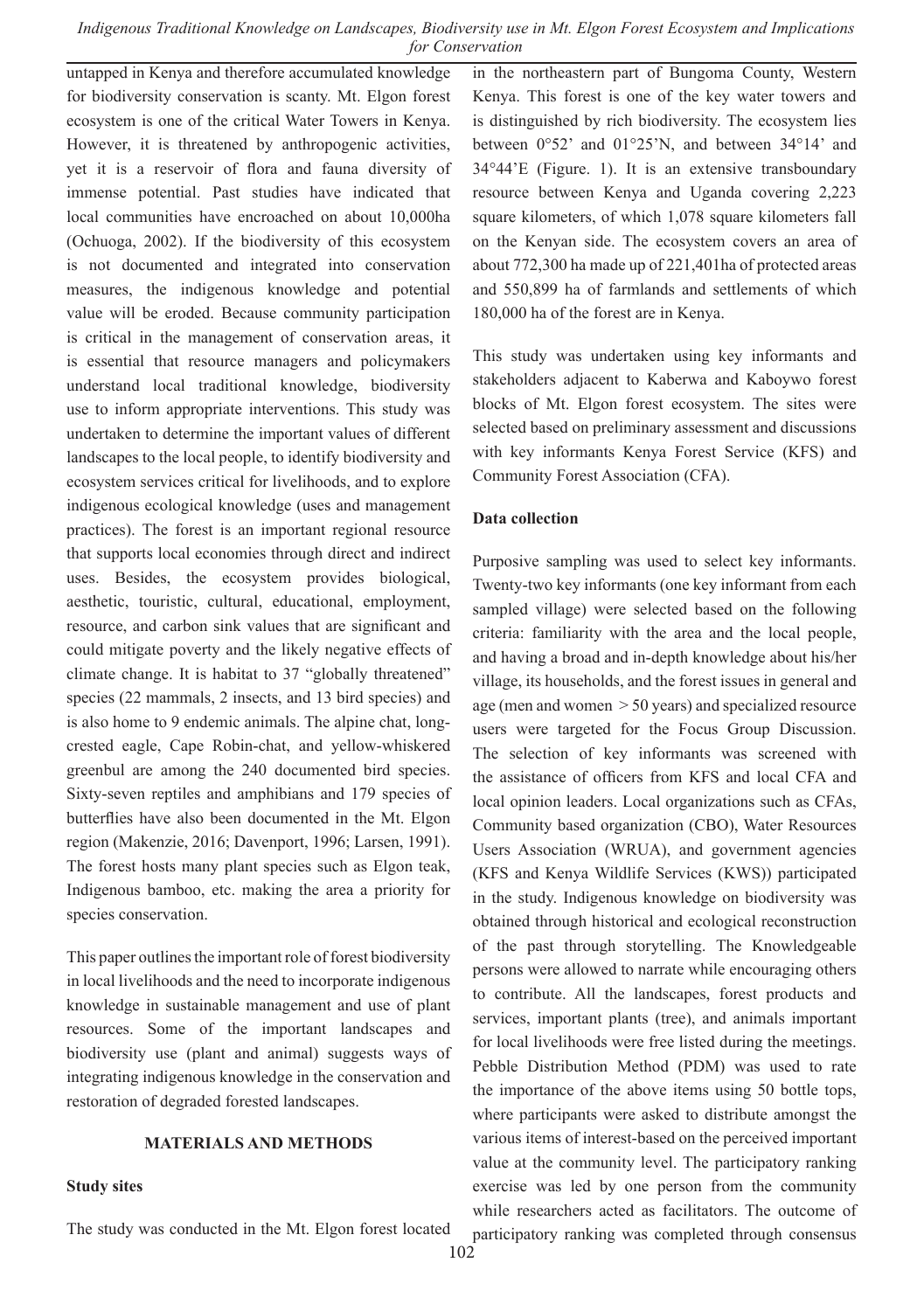

**Figure 1**. Mt. Elgon ecosystem selected case study forest blocks and forest adjacent villages

(Poffenberger *et al*., 1992; Hughes and Dumont, 2002; Sheil *et al*., 2002; Lynam *et al.*, 2006).

### **Data analysis**

The data obtained from FGD were triangulated with secondary sources. The importance value was computed using the formula below as described by Lynam *et al.*, (2006).

Where  $I_{\rm v}$  is the importance value

#### **RESULTS AND DISCUSSIONS**

# **Local knowledge on landscapes, characteristics, and their perceived importance**

The local communities have developed local indigenous knowledge because of their long association which can be harnessed in developing sustainable use strategies of biodiversity resources. Local communities ranked the importance of different landscapes using the PDM method (Sheil *et al*., 2002; Lynam *et al*., 2006). The summary of the participatory ranking exercise is shown below in Table I.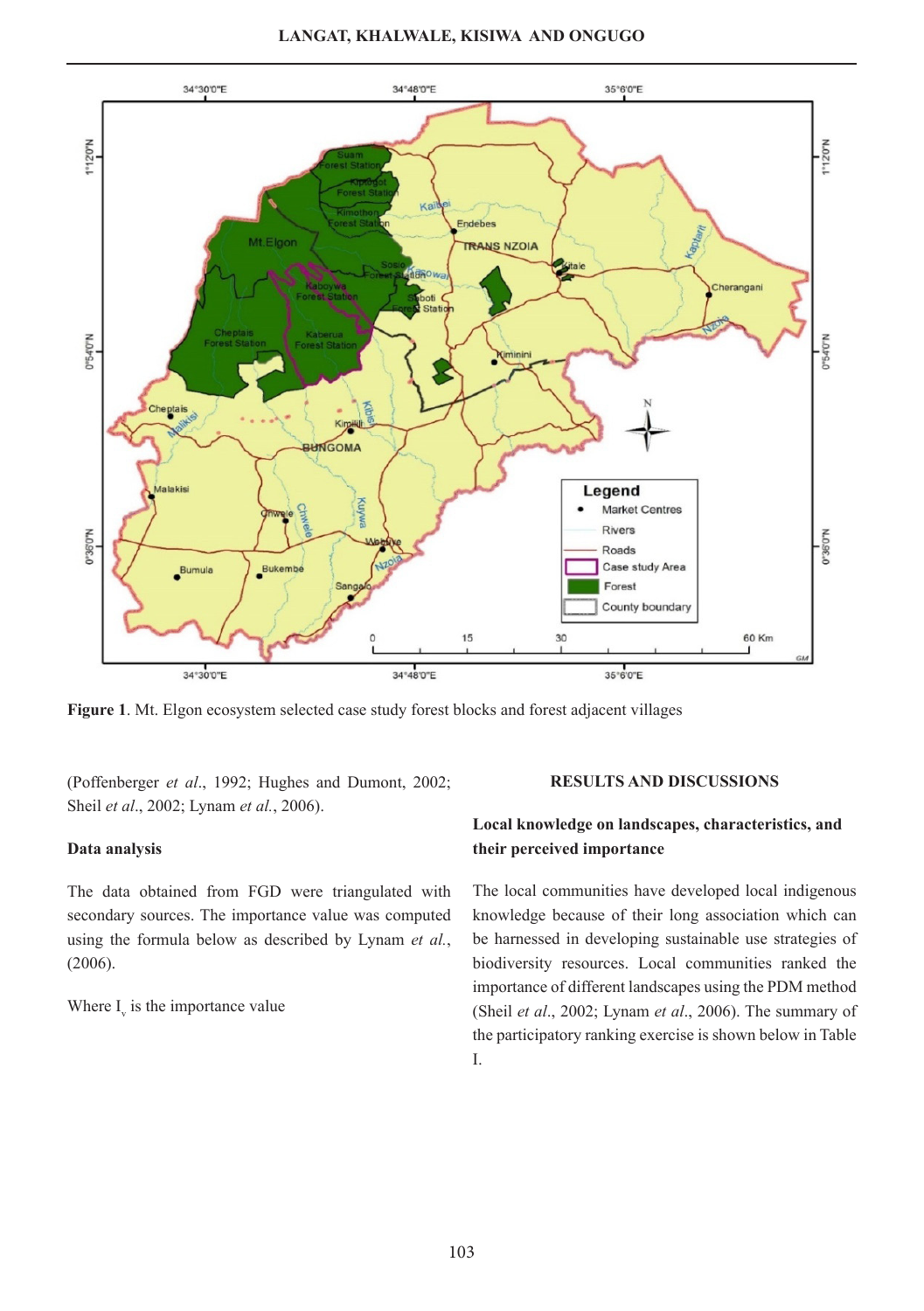E,

TABLE I - LOCAL IMPORTANT VALUE OF DIFFERENT LANDSCAPE IN MT. ELGON AS PERCEIVED BY THE LOCAL COMMUNITY (PDM)

| Name                |                | <b>Perceived importance</b>                                                                                                                                                                                                                                                 | Importance<br>Weight | <b>Relative Importance</b><br>Value |
|---------------------|----------------|-----------------------------------------------------------------------------------------------------------------------------------------------------------------------------------------------------------------------------------------------------------------------------|----------------------|-------------------------------------|
| Common<br>(English) | Local (Saboat) |                                                                                                                                                                                                                                                                             |                      |                                     |
| Hills               | Legemosiek     | Security site/watchtower, Training<br>of athletes, Grazing ground, Rainfall<br>attraction, Harvesting of natural herbs                                                                                                                                                      | $\overline{4}$       | 0.08                                |
| Mountain            | Tulondok       | Source of rivers, Tourist attraction,<br>Habitat for wildlife, Hunting sites,<br>Herbal medicine source, Cultural sites                                                                                                                                                     | 5                    | 0.10                                |
| Flat plains         | Ketowoosiek    | Grazing, Resting places, Recreational<br>site, cultivation, and human habitat                                                                                                                                                                                               | 5                    | 0.10                                |
| Wetlands            | Saoset         | Source of thatching grass, Source of<br>water, Planting tuber crops, Source<br>of small rivers, Sites for beekeeping,<br>Cultural sites, Source of reeds for<br>basketry                                                                                                    | 2                    | 0.04                                |
| Rivers              | Aonosiek       | Source of water for domestic and anima<br>use, Marking boundaries, Water for<br>irrigation, Source of fish, Swimming,<br>Pumice stone for scrubbing feet,<br>Cultural sites (rites of passage)                                                                              | 5                    | 0.10                                |
| Forest              | Wooget         | Source of firewood, medicinal herbs,<br>Timber, Habitat for wild animals,<br>Farming, Honey production, Tourism,<br>Rain attraction, Source of seedlings,<br>Grazing area, community security,<br>Habitat for flora and fauna, Source of<br>medicinal herbs, Cultural sites | 12                   | 0.22                                |
| Settlement          | Rorokosiek     | Boundary markings between residents<br>and forests, Geo-referencing point,<br>Administrative units, Livestock rearing,<br>Establishment of schools and hospitals,<br>Churches and mosques, Market centers                                                                   | 8                    | 0.16                                |
| Caves               | Kebonosiek     | Salt lick, Security-Hiding places,<br>Habitat for wild animals, Tourist<br>attraction, Recreation, Source of water<br>and minerals                                                                                                                                          | 3                    | 0.06                                |
| Valleys             | Ronkosta       | Making roads, agricultural land,<br>grazing, Decorative clay                                                                                                                                                                                                                | $\sqrt{2}$           | 0.04                                |
| Escarpments         | Rengeriet      | Marks boundaries between upper and<br>lower zones, Medicinal herbs, Habitat<br>for wildlife and plants, Tourist attraction<br>(aesthetic), Waterfalls - Tapping area<br>for water                                                                                           | $\mathfrak{Z}$       | 0.04                                |
| Forest edge         | Marmarta       | Grazing, Demarcation of forest and<br>settlement, Roads, Fireline                                                                                                                                                                                                           | $\mathbf{1}$         | 0.02                                |
| Total               |                |                                                                                                                                                                                                                                                                             | 50                   | 1.00                                |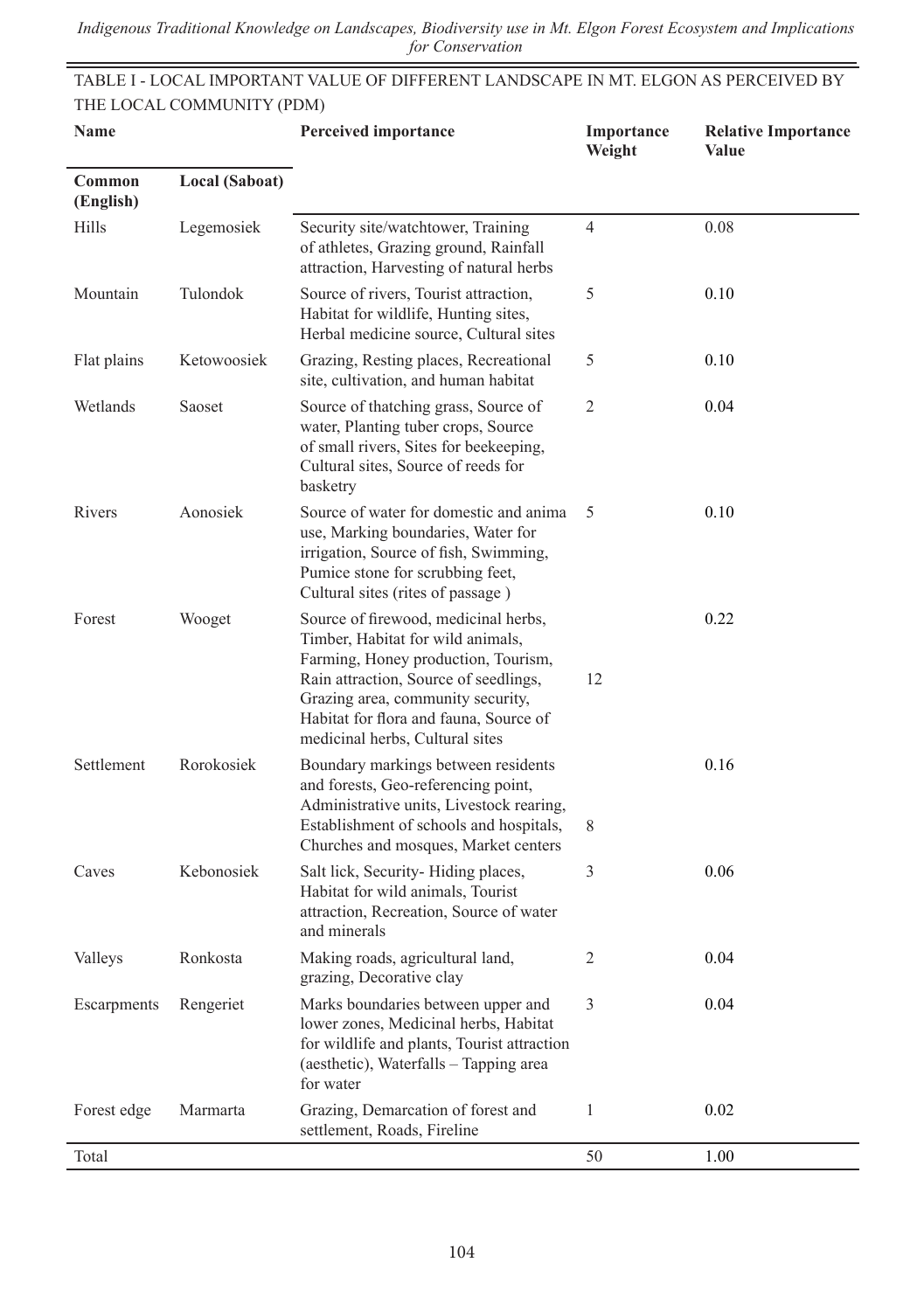Forested landscapes are highly valued, followed by settlement areas, mountains, flat plains, and rivers which are rated important for livelihoods. The perceived importance of the forest is reflected in the importance of values attached to the forests as sources of products and services to the local community (Table I). This implies that forests are threatened and there is a need for effective management by determining which species are preferred locally and can therefore be successfully adopted into conservation plans. It is important also to understand the attitudes of the community towards tree conservation and their willingness to adopt agroforestry technologies aimed at establishing individual and community woodlots for fodder, fuelwood, timber, and other forest product needs. Failure to do this will lead to the loss of important traditional tree resources that will put the livelihoods of the local community at stake and increase poverty levels (Otieno and Analo, 2012).

### **Forest products and services from Mt. Elgon**

Forest ecosystem is perceived by the local community as of primary importance as human settlement, source of posts, animal grazing, firewood, and water. The human settlement ranked high and this is a source of concern for the survival of the forest. The locals see the forest as reserve land to be occupied by the community and they believe the forest is rightfully theirs. It has therefore been subjected to various human pressures generated by human activities in agriculture, logging, and a host of other developmental projects. Needless to add, all these activities have led to a steady depletion of forest resources. Other studies have shown that the influence of anthropogenic activities on the natural forest has been profound particularly on the biodiversity of forest ecosystems (Whitmore and Sayer (1992). This, in turn, has negative effects that change the quality of stand, microclimate, nutrient cycling, and composition of forest species. The next important products from the forest after human settlement are the extractive use values (grazing, poles/posts, firewood, and water (Table II). The role of forest ecosystem in environmental quality and biodiversity conservation is recognized by the community and this could be a good entry point for introducing good conservation practices and sustainable use of Mt. Elgon. The people of Mt. Elgon are aware of the problems they face to provide for their families, to produce sufficient fuelwood for domestic use, together with the need to sustain biological diversity in combination with continuing provision of fodder (Mengich, 1994), fruits,

dyes, tannins, gums, resins, and medicines (Cooper *et al.,*  1992). As the population increases, their troubles increase and they are forced to farm marginal land and clear the forest which is vulnerable to degradation and may result in poor crop yields and widespread poverty (Glover and Elsiddig, 2012; Barbier, 1999).

# **Knowledge about tree species and their associated ecological zones**

According to local communities, there are two identifiable zones namely Mosoop (Upper zone, mountainous areas) and Soil (lower zones-lowlands). Local communities listed tree species associated with different ecological zones (Table III).

# **Biodiversity and their importance to livelihood in Mt. Elgon**

# **Plant species important to livelihoods**

Ten tree species were identified as important to the local people. Table IV shows the rankings of the species identified by the community. From the list, the exotic tree species (Eucalyptus and Cypress) are perceived to be very important and this is followed by indigenous tree species of *Croton macrostachyus, Olea Africana* and *Prunus Africana*. The importance of the exotics is due to their fast growth and multiple-use and market value (Glover, 2012). The indigenous species were also ranked due to their medicinal, cultural, and spiritual values. The number of ranked indigenous tree species was quite high indicating the potential use of the species for forest restoration and intensification of trees on farms. Local communities rely on indigenous trees for food, medicine, and income. These species also contribute to a cleaner environment as they sequester more carbon compared to exotics species. The collection, processing, and marketing of indigenous tree products represent a significant portion of rural household income particularly in areas where farming is marginal (Buyinza *et al*., 2015). Indigenous tree species are becoming scarce due to unsustainable land management practices and destructive harvesting methods. Harvesting products such as medicine from indigenous trees is often destructive and leads to wood deterioration due to insect damage and fungal infection (Chungu *et al*., 2007, Wyk and Prinsloo, 2018). Developing sustainable harvesting and processing methods will go a long way in ensuring the continued supply of valued products from indigenous tree species(Vermeulen 2009, Chungu *et al*., 2007, Wyk and Prinsloo, 2018).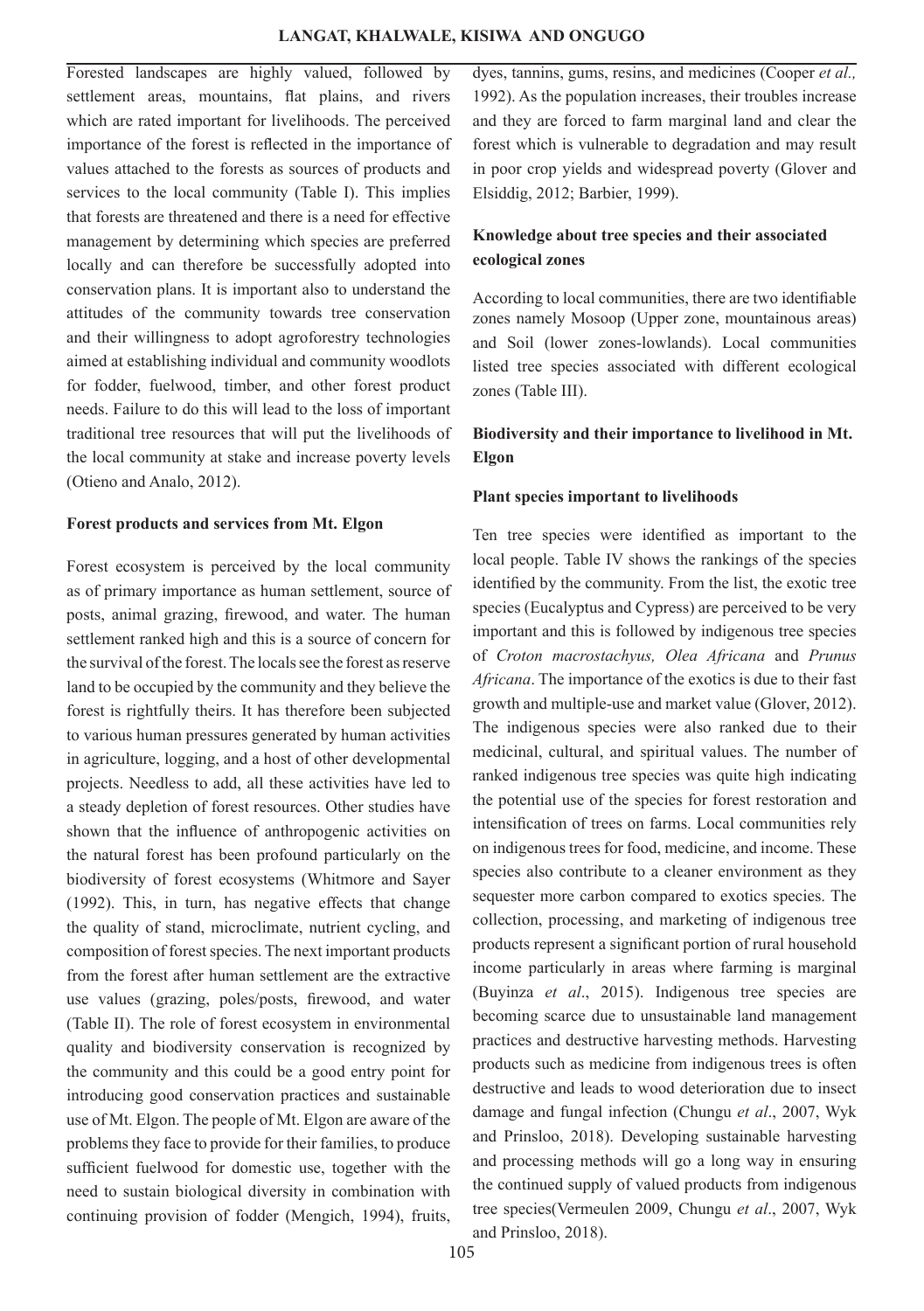۰

|                                                  |  |  | TABLE II - IMPORTANT AND RELATIVE IMPORTANT VALUES OF FOREST PRODUCTS AND SERVICES |  |
|--------------------------------------------------|--|--|------------------------------------------------------------------------------------|--|
| AS PERCEIVED BY THE LOCAL COMMUNITY IN MT. ELGON |  |  |                                                                                    |  |

Ē,

| Type of use     | <b>Products/services</b>           | <b>Importance weight</b> | <b>Relative Important Value</b> |
|-----------------|------------------------------------|--------------------------|---------------------------------|
| Consumptive     | Human settlement                   | 6.00                     | 0.12                            |
| Consumptive     | Grazing                            | 5.00                     | 0.10                            |
| Consumptive     | Poles/Posts                        | 5.00                     | 0.10                            |
| Consumptive     | Firewood                           | 4.00                     | 0.08                            |
| Consumptive     | Water                              | 4.00                     | 0.08                            |
| Consumptive     | Medicine (human and livestock)     | 3.00                     | 0.06                            |
| Consumptive     | Charcoal                           | 2.00                     | 0.04                            |
| Consumptive     | Employment                         | 2.00                     | 0.04                            |
| Consumptive     | Honey                              | 2.00                     | 0.04                            |
| Consumptive     | Timber                             | 2.00                     | 0.04                            |
| Consumptive     | Vegetables/mushrooms/bamboo shoots | 2.00                     | 0.04                            |
| Consumptive     | Cultivated foods                   | 1.00                     | 0.02                            |
| Consumptive     | Source of tree seedlings           | 1.00                     | 0.02                            |
|                 |                                    | 39                       | 0.78                            |
| Non-consumptive | Environmental quality              | 3.00                     | 0.06                            |
| Non-consumptive | Habitat for wild animals           | 3.00                     | 0.06                            |
| Non-consumptive | Cultural sites/spiritual           | 2.00                     | 0.04                            |
| Non-consumptive | Aesthetic value/ Scenery           | 1.00                     | 0.02                            |
| Non-consumptive | Education and research             | 1.00                     | 0.02                            |
| Non-consumptive | Recreation (Ecotourism)            | 1.00                     | 0.02                            |
|                 |                                    | 11                       | 0.22                            |
|                 | <b>Total</b>                       | 50.00                    | 1.00                            |

TABLE III - DISTRIBUTION OF TREE SPECIES AS REPORTED BY LOCAL COMMUNITIES IN MT. ELGON

| <b>Ecozone</b> (Kooret) | <b>Tree species</b> |                          |                           |
|-------------------------|---------------------|--------------------------|---------------------------|
| Common name             | Local name (Sabout) | Common name              | <b>Botanical name</b>     |
| Upper Zone (Mosoop)     | Pegerondiet         | Elgon Olive              | Olea capensis             |
|                         | Saptet              | East African yellow wood | Podocarpus latifolia      |
|                         | Keterwet            | African pencil cedar     | Juniperus procera         |
|                         | Armootit            | Red stinkwood            | Prunus africana           |
|                         | Cheptuiyet          | Abyssinian diospyros     | Diospyros abissinica      |
|                         | Luliondet           | Conker berry, bush plum  | Carissa spinarum          |
|                         | Masitetet           | East African Olive       | Olea capensis             |
|                         | Koroshwandet        | Wild olive, brown olive  | Olea europea ssp africana |
|                         | Kibumatet           | Ekerbergia               | Ekerbegia capensis        |
|                         | Simatweet           |                          | Ficus thoningii           |
| Lower zone (Soi)        | Tungurwet           | Governors plum           | Flocourticia indica       |
|                         | Chebitet            | Red Thorn                | Acacia lahai              |
|                         | Saonet              | Elaeodendron             | Elaedendaron buchananii   |
|                         | Mushyembut          | Peacock flower           | Albizia gummifera         |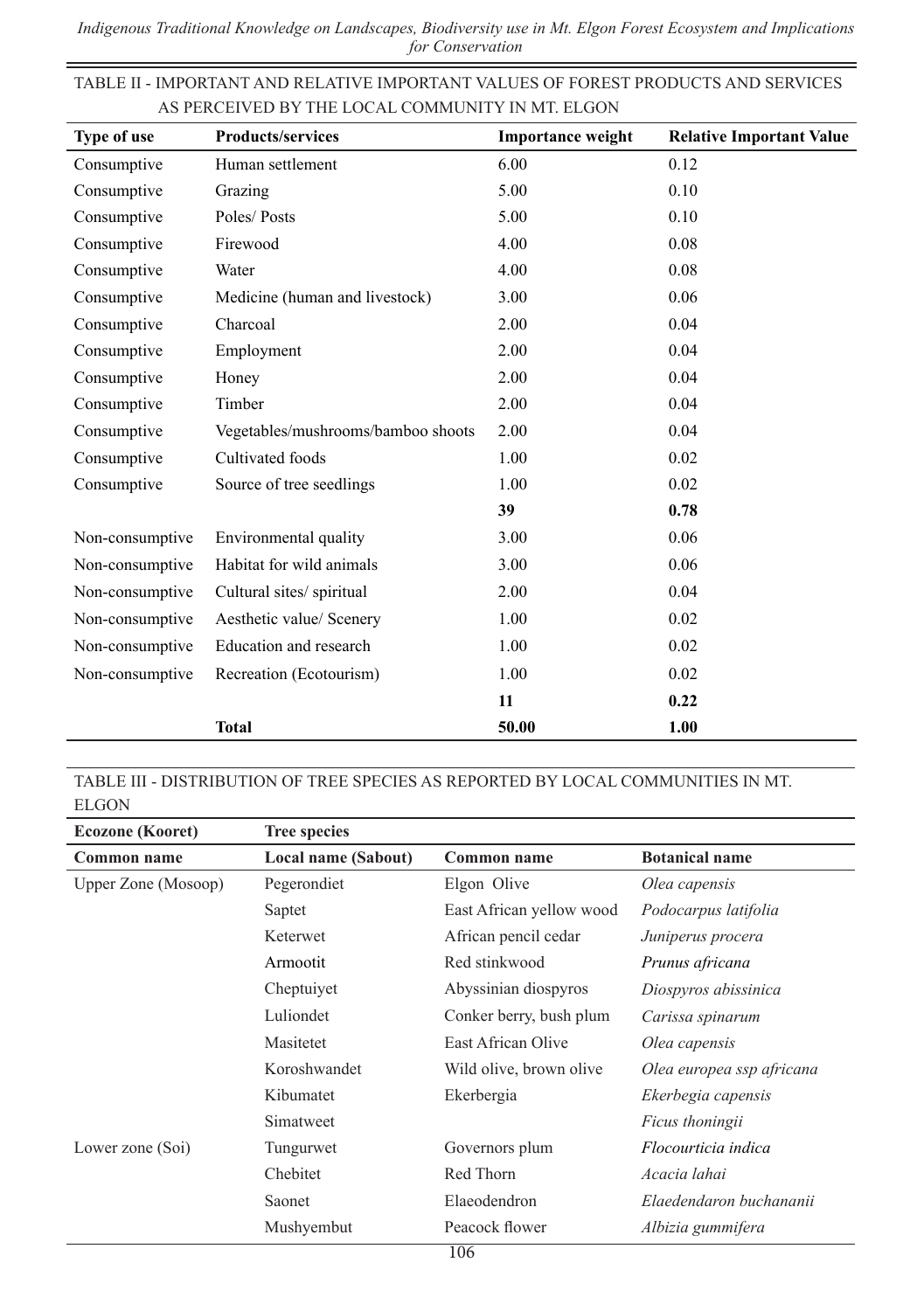# TABLE IV - IMPORTANCE VALUES OF TREE SPECIES AS PERCEIVED BY LOCAL COMMUNITIES IN MT. ELGON

| Local name    | Common<br>names             | <b>Botanical name</b>            | <b>Local uses</b>                                                                                                           | Importance<br>Value | <b>Relative</b><br>Importance<br>Value |
|---------------|-----------------------------|----------------------------------|-----------------------------------------------------------------------------------------------------------------------------|---------------------|----------------------------------------|
| Mtimbao       | Blue gum                    | Eucalyptus spp                   | Timber, poles,<br>posts, agricultural<br>tools                                                                              | 10                  | 0.20                                   |
| Cheparuus     | Mexican<br>cypress          | Cuppressus lusitanica            | Timber, medicine,<br>shade, ornamental,<br>windbreak                                                                        | 6                   | 0.12                                   |
| Tobosweet     | Broad-leaved<br>croton      | Croton macrostyachyus            | Firewood,<br>charcoal, timber,<br>medicine, bee<br>forage ceremonial,<br>ceremonial                                         | 6                   | 0.12                                   |
| Pergeriondet  | Elgon Olive                 | Olea capensis                    | Firewood, timber,<br>posts, medicine,<br>shade, ornamental                                                                  | 5                   | 0.10                                   |
| Armootit      | Red<br>stinkwood            | Prunusafricana                   | Timber, firewood,<br>construction,<br>medicine (human<br>and livestock)bee<br>forage, ornamental,<br>shade                  | $\overline{4}$      | 0.08                                   |
| Tungururuet   | Governors<br>plum           | Flocourticiaindica               | Firewood, charcoal<br>poles                                                                                                 | $\overline{4}$      | 0.08                                   |
|               |                             |                                  | , tools, fruits nuts<br>medicine, bee<br>forage, mulch, soil<br>conservation, live<br>fence                                 |                     |                                        |
| Sananteet     | Murkhamia                   | Markhamia leutea                 | Timber, Firewood,<br>artifacts, poles,<br>medicine, bee<br>forage, shade,<br>ornamental, soil<br>conservation,<br>windbreak | 3                   | 0.06                                   |
| Tegandet      | Mountain<br>bamboo          | Yushania alpina                  | Fencing,<br>construction,<br>vegetables,<br>Quivers, arrows,<br>containers, walking<br>stick, ceremonial                    | 3                   | 0.06                                   |
| Katarweet     | cedar                       | African pencil Juniperus procera | Firewood, charcoal, 2<br>timber, poles,<br>posts, medicine,<br>tools, beehives, bee<br>forage, ceremonial,<br>ornamental    |                     | 0.04                                   |
| Septeet       | East African<br>yellow wood | Podocarpus latifolia             | Firewood, timber,<br>posts, medicine,<br>shade, ornamental,                                                                 | 1                   | 0.02                                   |
| <b>Others</b> |                             | Various                          |                                                                                                                             | 6                   | 0.12                                   |
| <b>Total</b>  |                             |                                  |                                                                                                                             | 50                  | 1.00                                   |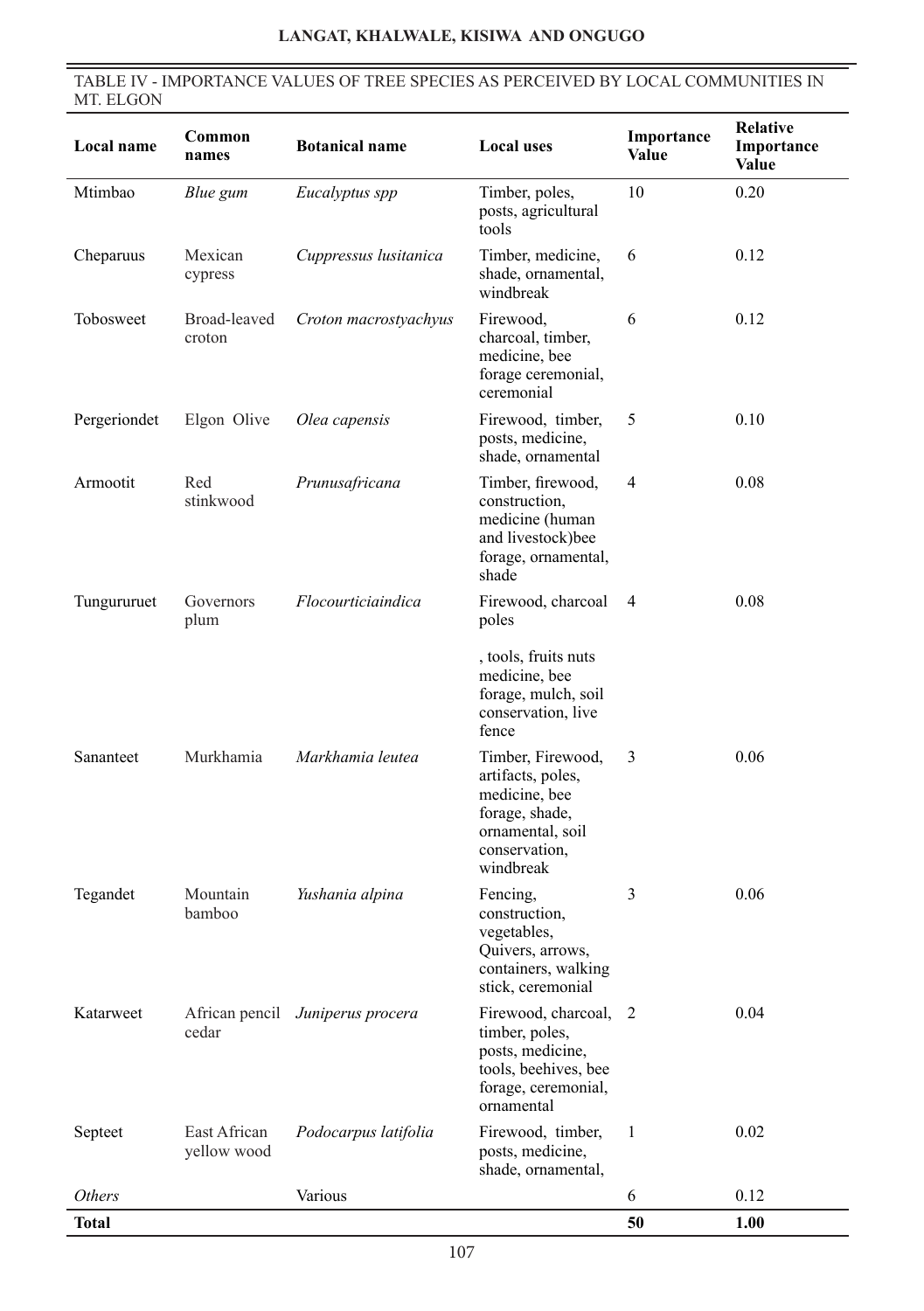# **Important tree species and their sources**

The local community listed important tree species and sources in their environment (Table V). Most exotic species are cultivated (planted) and indigenous tree species (Elgon teak, Cedar, and bamboo and Podos are mostly obtained from indigenous forests. The only species collected from wild sources and not cultivated is *Juniperus procera* and it implies that the species may need special attention in terms of protection and domestication. The other indigenous species have been domesticated in

this area; the interventions could focus on promoting farm intensification of tree species growing to ease pressure from wild sources (natural forest).

Plant species have many functions and uses by the local community and below is the list of medicinal plants of importance to the local people. The list identified by the community as important as medicinal plants was also reported by Okelo *et al*., (2010) and Jeruto *et al*., (2008) (Table VI).

| TABLE V - SOURCES OF PRIORITY TREE SPECIES FOR PRODUCTS IN MT. ELGON |                             |                          |                             |                   |               |              |
|----------------------------------------------------------------------|-----------------------------|--------------------------|-----------------------------|-------------------|---------------|--------------|
| Tree species name                                                    |                             |                          | Where sourced (Score) (RIW) |                   |               |              |
|                                                                      | Local (Sabout) Common name  | <b>Botanical</b>         | Wild from<br>forest         | <b>Cultivated</b> | <b>Bought</b> | <b>Total</b> |
| Mtimbao                                                              | Blue gum                    | Eucalyptus spp           |                             | 0.6               | 0.4           | 1.0          |
| Cheparuus                                                            | Mexican<br>Cypress          | Cuppressus<br>lusitanica |                             | 0.4               | 0.6           | 1.0          |
| Pergeriondet                                                         | Elgon Olive                 | Olea capensis            | 0.8                         | 0.2               |               | 1.0          |
| Tobosweet                                                            | Broad-leaved<br>croton      | Croton<br>macrostachyus  | 0.3                         | 0.7               |               | 1.0          |
| Sananteet                                                            | Murkhamia                   | Markhamia lutea          | 0.1                         | 0.9               |               | 1.0          |
| Katarweet                                                            | African pencil<br>cedar     | Juniperus procera        | 1.0                         |                   |               | 1.0          |
| Armootit                                                             | Red stinkwood               | Prunus africana          | 0.5                         | 0.5               |               | 1.0          |
| Tegandeet                                                            | Mountain<br>bamboo          | Yushania alpina          | 0.8                         | 0.2               |               | 1.0          |
| Tungururuet                                                          | Governors plum              | Flocourticia indica      | 0.2                         | 0.8               |               | 1.0          |
| Septeet                                                              | East African<br>yellow wood | Podocarpus latifolia     | 0.9                         | 0.1               |               | 1.0          |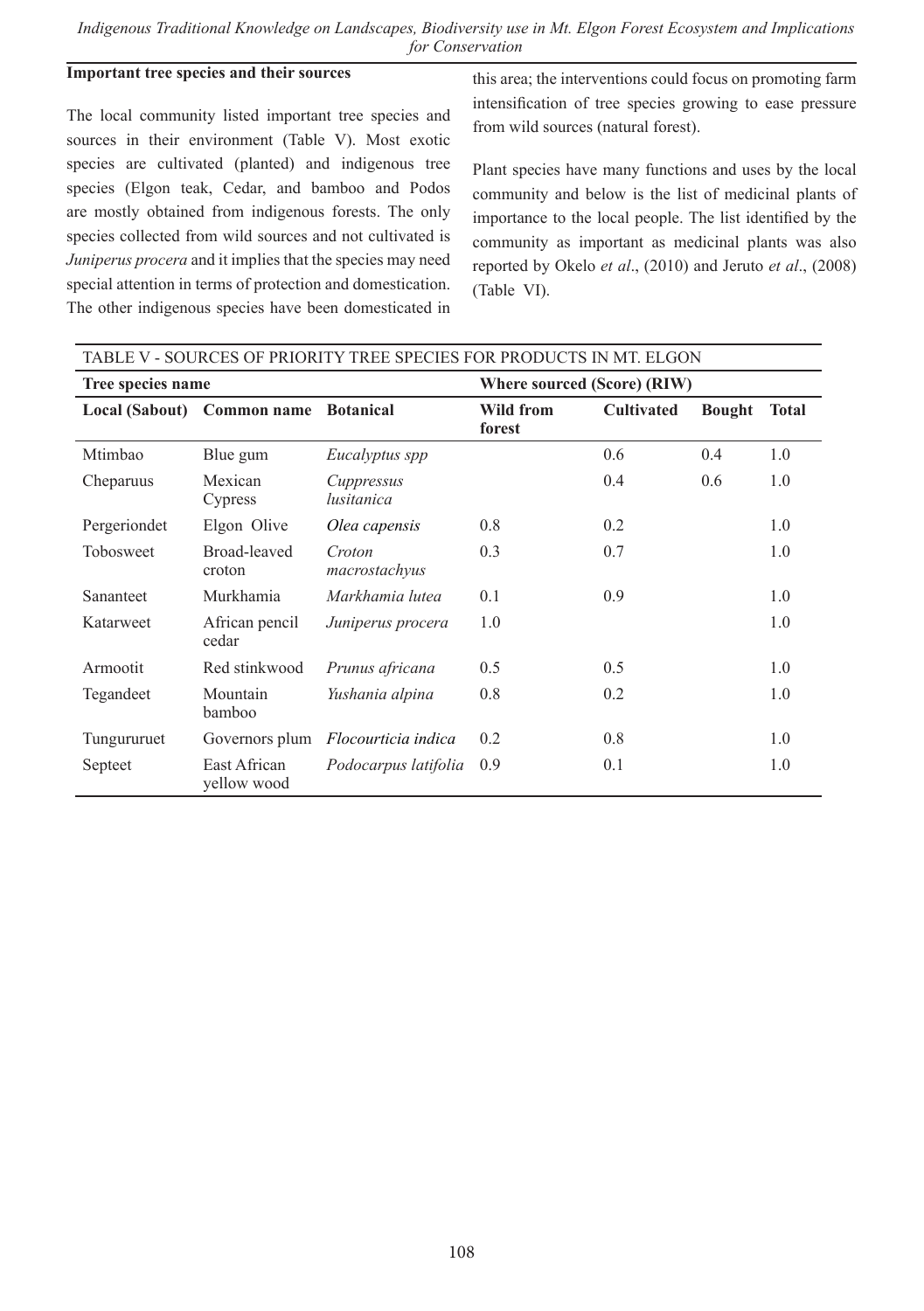|             |                       | TABLE VII - PRIORITY MEDICINAL PLANTS, DISEASES CURES, LEVEL OF EXTRACTION AND POTENTIAL FOR FUTURE USE IN MT. ELGON |                        |                         |                          |                     |                                                           |
|-------------|-----------------------|----------------------------------------------------------------------------------------------------------------------|------------------------|-------------------------|--------------------------|---------------------|-----------------------------------------------------------|
| Local name  | <b>Botanical</b> name | Diseases                                                                                                             | Parts                  |                         | Impact on sustainability |                     | Remarks                                                   |
|             |                       |                                                                                                                      | harvested              | Extent of<br>collection | Present stock            | potential<br>Future |                                                           |
| Pegeriondet | Olea capensis         | Sexually transmitted diseases,<br>Prostate                                                                           | Bark, Roots,<br>Leaves | Very high               | Very low                 | Very low            | High demand for timber<br>medicinal and charcoal          |
| Kibumetet   | Bersama abbysnica     | Diarrhea, Back ache                                                                                                  | Bark, Roots,<br>Leaves | Very low                | Very low                 | Very low            |                                                           |
| Arumwatit   | Prunus africana       | Bloody diarrhea, HIV, Prostate,<br>sex stimulant                                                                     | Bark, Roots,<br>Leaves | Very high               | Moderate                 | Very low            |                                                           |
| Keterwet    | Juniperus procera     | Wounds, breathing difficulty                                                                                         | Roots, fruits          | Very low                | Very low                 | Very low            | The species is threatened by<br>extractions for poles     |
| Toboswet    | Croton macrostachyus  | Cattle, Malaria, Fever, Diarrhea, Leaves, Buds<br>Fresh wounds, Snake bites                                          |                        | Very low                | Very low                 | Very low            | Makes very good charcoal                                  |
| Cheptuiyet  | Diospyros abbyssinica | Fluke worms, De-worming                                                                                              | Roots                  | Very low                | Very low                 | Very low            | Rare and to extinct                                       |
| Tongotuet   | Ilex mitis            | Fertility disorders, Urinal tract,<br>Appendicitis                                                                   | Bark, Roots            | Low                     | Low                      | Very low            | Treats multiple ailments and<br>produces quality charcoal |
| Sokwondet   | Warbugia ugandensis   | Pneumonia, Colds, Headaches,<br>Cattle, Chicken                                                                      | Bark, Roots,<br>Leaves | Very low                | Very low                 | Very low            | Highly valued for medicine                                |
| Kamyadet    | Acacia lahai          | Tooth ache, Cow diarrhea,<br>Chest pains                                                                             | Bark                   | Very low                | Low                      | Very low            | Good for construction, very<br>durable in service         |
| Mugengeret  | Cordia abyssinnica    | Stomach cramps after delivery                                                                                        | <b>Bark</b>            | Very low                | Very low                 | Very low            | It has light wood                                         |
| Kwiriondet  | Teclea simplifolia    | Backache, Blood cleansing<br>STIs, Deworming cattle,                                                                 | Leaves, Bark<br>Roots, | Very low                | Very low                 | Moderate            | Used as walking sticks and<br>agricultural tools          |
|             |                       |                                                                                                                      |                        |                         |                          |                     |                                                           |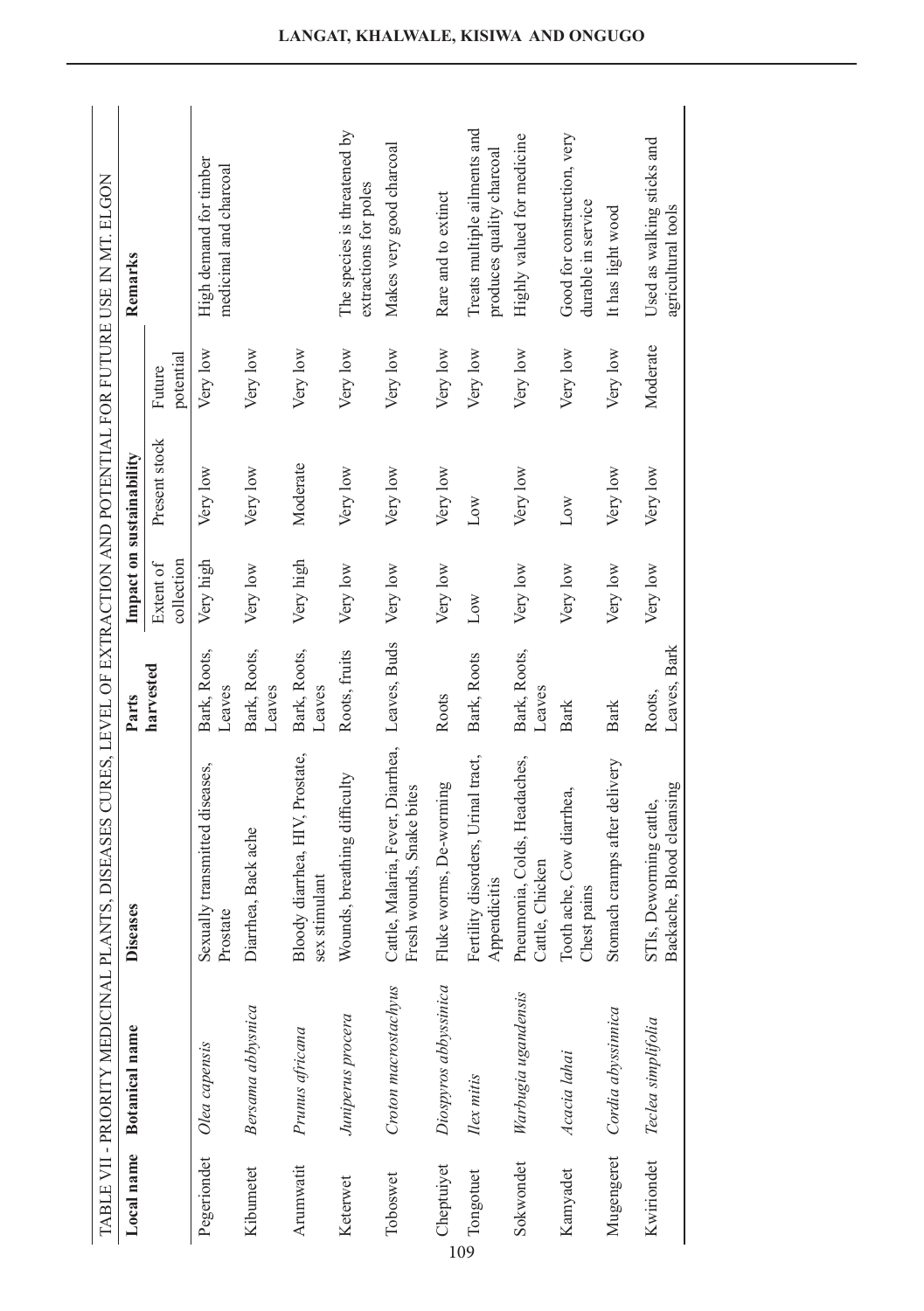# **Animal species and their importance to the livelihood**

**CONCLUSION AND RECOMMENDATIONS**

The local community listed 10 important animal species and their importance to livelihoods (Table VII). Elephants, buffalo were ranked as the most important due to its food and nutritional values. Leopard is regarded by the local people for its fur and claws which is believed to confer fierceness and used for traditional rites of passage. Humans have used animals and their products since time immemorial. Animals are used for different purposes including; food, medicines, and religious cultural practices. Some studies have shown that the use of the surrounding fauna resources occurs mainly among populations within disadvantaged socioeconomic conditions. The extreme needs experienced by these communities often lead to the hunting of wild fauna for food purposes (Soares *et al*., 2014).

This study has shown that forest resources (biodiversity) are important to the livelihoods of the people for provisioning services such as shelter (Timber, posts), energy (firewood and charcoal), health (human and livestock), and cash income. The local communities have had a long association with the forest biodiversity and have local knowledge in the use and management of biodiversity. Results from the study have shown that plants and animals are very critical in the livelihoods of the local people and management plans should integrate the local knowledge and the needs of the local communities. The extractive use of resources has had some negative impacts on biodiversity and any proposed interventions should take cognizant of the socioeconomic dependence of the local people. There are some notable tree species

**Table 7**. Importance values of animal species to local livelihoods as perceived by the community in Mt. Elgon

| <b>Species name</b> |                 |                       | <b>Importance weight</b> | <b>Relative Importance</b> |
|---------------------|-----------------|-----------------------|--------------------------|----------------------------|
| Local (Sabout)      | Common          | <b>Scientific</b>     |                          | Value                      |
| <b>Belionteet</b>   | Elephant        | Loxodonta africana    | 10.00                    | 0.20                       |
| Soyeet              | African Bufallo | Syncerus caffer       | 8.00                     | 0.16                       |
| Meliito             | Leopard         | Panthera pardus       | 5.00                     | 0.10                       |
| <b>Boineet</b>      | Water buck      | Kobus ellipsiprymnus  | 4.00                     | 0.08                       |
| Pranguut            | Hare            | Lepus timidus         | 4.00                     | 0.08                       |
| Monkosieet          | C. monkey       | Colobus guereza       | 4.00                     | 0.08                       |
| Saramaitaa          | Gazelle         | Gazella gazella       | 3.00                     | 0.06                       |
| Ngemweet            | Dikdik          | Madoqua kirkii        | 2.00                     | 0.04                       |
| Suboltit            | Monkey          | Cercopithecus hamlyni | 2.00                     | 0.04                       |
| Kibyongeet          | Olive Baboon    | Papio anubis          | 1.00                     | 0.02                       |
|                     | Others          |                       | 7.00                     | 0.14                       |
|                     | <b>Total</b>    |                       | 50.00                    | 1.00                       |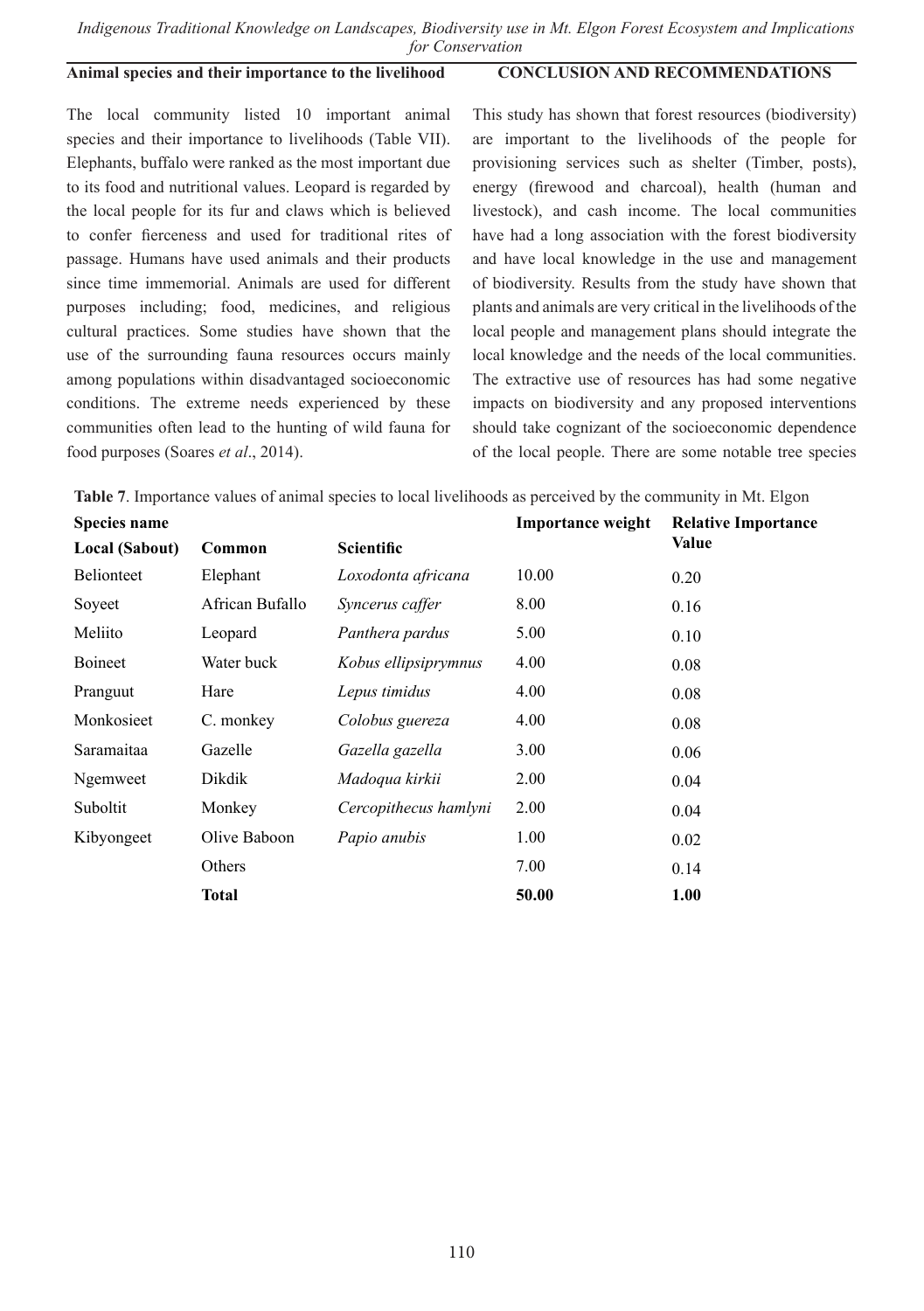that the communities have identified as threatened such as Elgon teak (Mt. Elgon), Indigenous bamboo (*Yushania alpina*), *Prunus Africana*, *Podocarpus latifolia,* and *Nuxia congesta.* It notable that the decline in biodiversity is driven by population pressure, unemployment, poverty, unemployment, technological know-how, corruption, market integration (expansion of markets for forest products), agricultural expansion, and infrastructure development. This study has shown the important role of forest biodiversity to local livelihoods and therefore there is an urgent need to incorporate indigenous knowledge in sustainable management and use of plant resources. The use of forest biodiversity is currently not guided by the nexus between the needs of the people and the biophysical needs of the biological resources. Concerted action must be undertaken involving all stakeholders and taking into consideration the local realities and knowledge.

### **ACKNOWLEDGMENTS**

We are grateful to Director KEFRI for the logistical support and EU- Water Towers Project for the financial support. We appreciate the local community of Mt. Elgon, Kapsokwony district for sharing with us their indigenous knowledge.

### **REFERENCES**

- [1]Barbier, E. B. (2000). The economic linkages between rural poverty and land degradation: some evidence from Africa. *Agriculture, Ecosystems & Environment*, *82*(1-3), 355-370.
- [2]Berkes, F. (2004). Rethinking Community based Conservation. *Conserv. Biol*, 18(*3*), 621-630
- [3]Biswas, S. (2003). Indigenous traditional knowledge integration for forest biodiversity conservation: Needs and priorities. In *Paper submitted at the VII World Forestry Congress,* Quebec, Canada.
- [4]Buyinza, J., Agaba, H., Ongodia, G., Eryau, K., Sekatuba, J., Kalanzi, F., Kwaga, P., Mudondo, S. and Nansereko, S. (2015). On-farm conservation and use values of indigenous trees species in Uganda. *Research Journal of Agriculture and Forestry Sciences, 3(3), 19-25*
- [6]Chungu, D., Muimba-Kankolongo, A., Roux, J. and Malambo, F. M. (2007). Bark removal for medicinal use predisposes indigenous forest trees to wood degradation in Zambia. *Southern Hemisphere Forestry Journal*, *69*(3), 157-163.
- [7]Davenport, T. (1996). The Butterflies of Uganda-Annotated Checklist. Uganda Forest Department, Kampala, Uganda.
- [8]Ellen, R. (1996). Anthropological approaches to understanding the ethnobotanical knowledge of rain forest populations. In: D.S., Edward, W.B., Booth, and Choy, S.C. (eds).Tropical rainforest research: Current issues', Kluwer: Dordrecht :457-465.
- [9]Glover, E. (2012). Local knowledge and tree species preference for land rehabilitation in Kenya. *International Journal of Social Forestry*, *5*(1), 57-83.
- [10]Glover, E. K. and Elsiddig, E. A. (2012). The causes and consequences of environmental changes in Gedaref, Sudan. *Land Degradation & Development*, *23*(4), 339-349.
- [11] Hughes, D. L. and DuMont, K. (2002). Using focus groups to facilitate culturally anchored research. In *Ecological research to promote social change* (pp. 257-289). Springer, Boston, MA.
- [12]Jeruto, P., Lukhoba, C., Ouma, G., Otieno, D. and Mutai, C. (2008). An ethnobotanical study of medicinal plants used by the Nandi people in Kenya. *Journal of Ethnopharmacology*, *116*(2), 370-376.
- [13]Kala, C. P. (2009). Aboriginal uses and management of ethnobotanical species in deciduous forests of Chhattisgarh state in India. *Journal of Ethnobiology and Ethnomedicine*, *5*(1), 20.
- [14]Larsen, T. B. (1991). *The butterflies of Kenya and their natural history*. Oxford University Press.
- [15]Lynam, T., Cunliffe, R., Sheil, D., Wan, M., Salim, A., Priyadi, H. and Basuki, I. (2006). Livelihoods, land types, and the importance of ecosystem goods and services. *Developing a Predictive Understanding of Landscape Valuation by the Punan Pelencau People of East Kalimantan Center for International for Forestry Research, Bogor, Indonesia*.
- [16]Makenzie (2016). Proposed Trans-Boundary Biosphere Reserve. Proceedings of the "Mountains Workshop" at the 4WCBRs March 14-17, 2016, Lima. Peru.
- [17]Mengich, E. K. (1994). *The effect of season and shrub-grass combination on the fodder quality of three agroforestry plant species grown in Maseno, Western Kenya* (Doctoral dissertation,